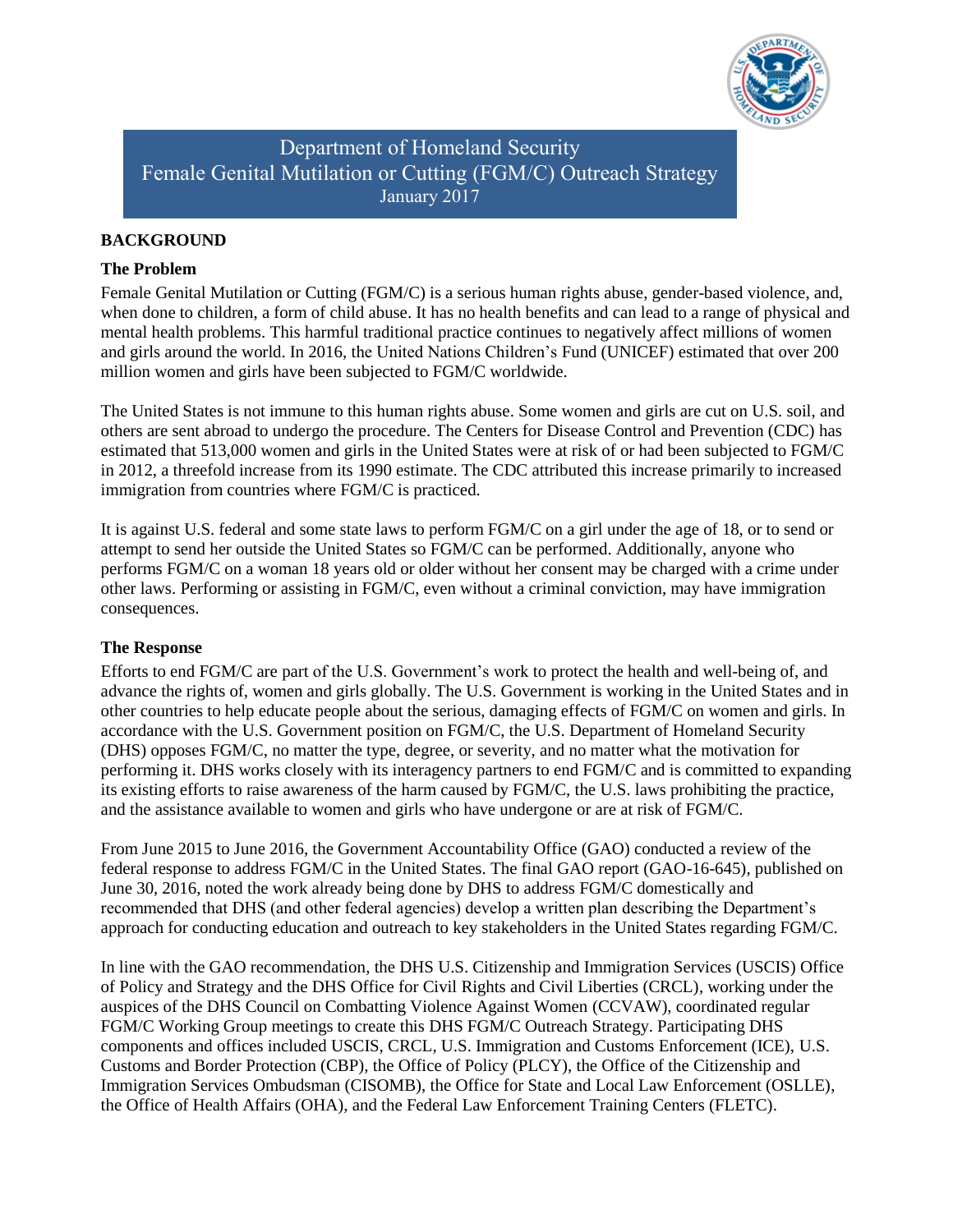## **STRATEGY OVERVIEW**

The DHS FGM/C Outreach Strategy is intended to describe the general approach and some specific future actions that DHS plans to undertake over time in working toward its goal of educating and reaching key stakeholders in the United States with relevant information about FGM/C. It reflects a commitment to broaden and enhance the work already underway in the Department, which has included the following actions:

- USCIS created a webpage dedicated to FGM/C for broadly sharing information and resources with the public;
- USCIS designed an informational brochure on FGM/C for distribution on the webpage, at outreach events, and through other available immigration channels;
- ICE and USCIS have trained certain immigration officers and agents on laws and immigration benefits relating to FGM/C;
- CRCL, ICE, and USCIS have hosted and participated in a variety of educational outreach events relating to FGM/C;
- USCIS played a leading role in an interagency update of the U.S. Government Fact Sheet on FGM/C;
- ICE and USCIS have publicly marked the International Day of Zero Tolerance for FGM/C through news releases, social media campaigns, and outreach presentations; and
- DHS has engaged in dialogue with and provided updates to civil society regarding the Department's efforts to end the practice of FGM/C in the United States.

The DHS FGM/C Outreach Strategy also outlines the continued and expanded work the Department will undertake to educate communities about the damaging effects of FGM/C. DHS will seek to:

- continue existing efforts to raise awareness about FGM/C;
- host outreach engagements to educate stakeholders about FGM/C and gather feedback about FGM/C-related educational needs;
- evaluate current practices and identify opportunities to expand coordination with interagency partners and civil society; and
- provide training to stakeholders and DHS staff to strengthen FGM/C outreach efforts.

This Department-wide effort to enhance FGM/C education and outreach will involve continued strategic planning and coordination across DHS components and offices, as well as consultation and coordination with other relevant federal agencies and stakeholders.

# **DHS FGM/C OUTREACH STRATEGY**

### **I. Target Outreach Areas**

In the United States, women and girls believed to be most at risk of FGM/C are those born to immigrant families from countries where FGM/C is practiced, mainly in parts of Africa and the Middle East. According to a 2015 report from the Population Reference Bureau (PRB), the top 10 countries of origin of females at risk of FGM/C in the United States are Egypt, Ethiopia, Somalia, Nigeria, Liberia, Sierra Leone, Sudan, Kenya, Eritrea, and Guinea. PRB data shows that the number of women and girls at risk varies widely throughout the United States, with about three-fifths of all women and girls at risk living in eight states in 2013: California, Maryland, Minnesota, New Jersey, New York, Texas, Virginia, and Washington. In 2013, most women and girls at risk of FGM/C lived in cities or suburbs of large metropolitan areas, with New York City, Washington, D.C., Minneapolis-St. Paul, Los Angeles, and Seattle having the largest at-risk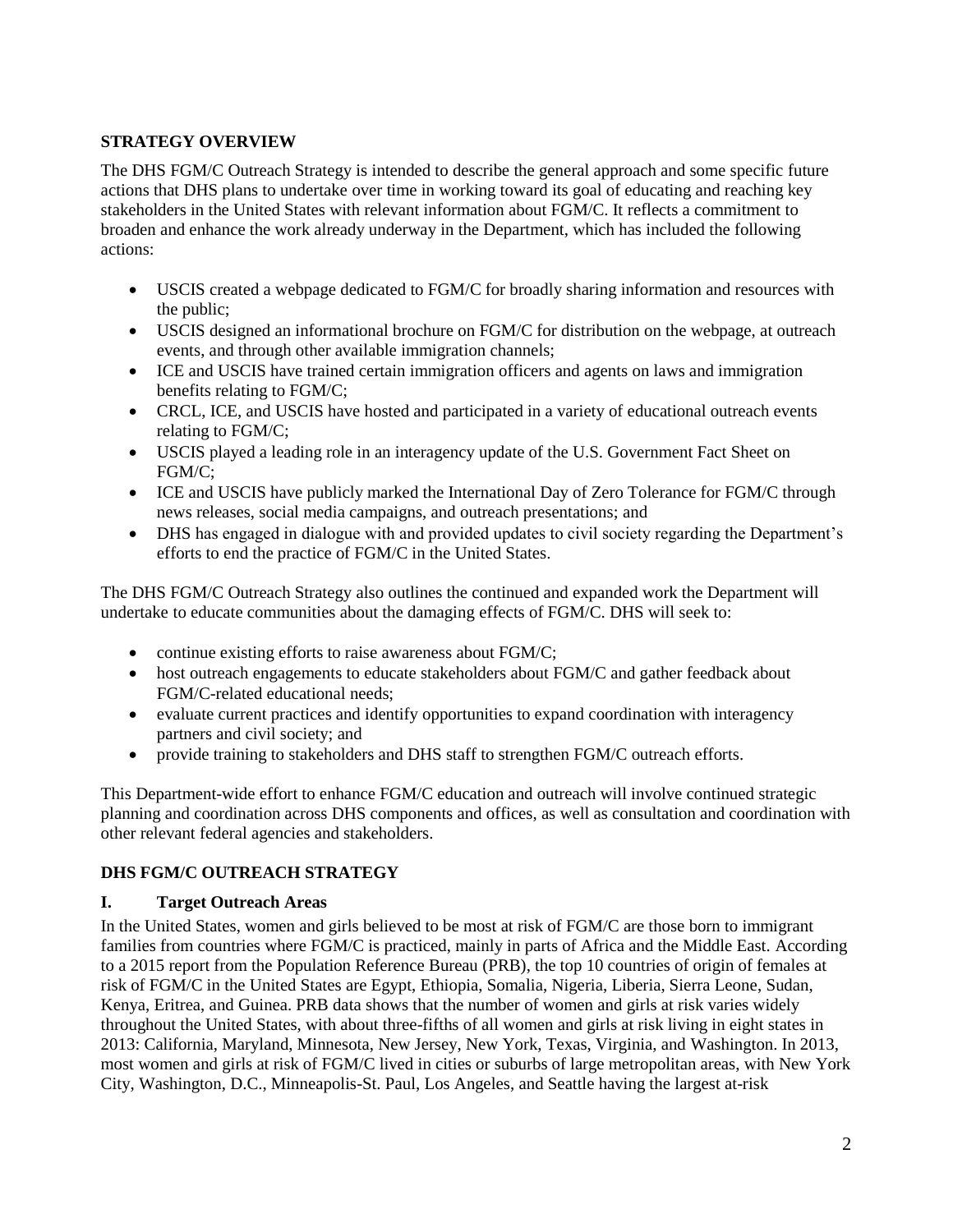populations. The PRB data reflecting the locations of significant at-risk populations will be used to guide and target DHS outreach and education activities.

## **II. Stakeholders**

Key stakeholders include the following groups:

- Women and girls at risk of undergoing FGM/C
- Women and girls who have undergone FGM/C
- Community leaders and organizations in communities in which FGM/C is traditionally practiced
- All individuals, including men and boys, in communities in which FGM/C is traditionally practiced
- Non-governmental organizations
- Victim advocates and victim advocacy organizations
- Immigration and other service providers
- Federal, state, and local law enforcement
- Child protective services
- Medical professionals
- Educators
- DHS personnel and federal agency partners
- General public

## **III. Key Messages**

*Background*

- FGM/C refers to cutting and other procedures that injure female genital organs for non-medical reasons. It may be called "female circumcision" in some parts of the world.
- The practice has no health benefits and can lead to a range of serious physical and mental health problems.
- Different communities and cultures have different reasons for practicing FGM/C; the reasons are often complex and can change over time.
- The United States is not immune to this form of gender-based violence. Increasingly, it has come to light that FGM/C is practiced in the United States within diaspora populations from countries where the practice is common. The procedure may be performed within our borders, or women and girls may be sent abroad to undergo the procedure.

# *USG/DHS Position*

- The U.S. Government opposes FGM/C, no matter the type, degree, or severity, and no matter what the motivation for performing it.
- The U.S. Government considers FGM/C to be a serious human rights abuse, gender-based violence, and child abuse.
- **Ending FGM/C in the United States is a DHS priority, and DHS offers assistance to those at risk of** FGM/C.
- Performing or assisting in FGM/C, including sending girls abroad to undergo FGM/C, is against U.S. law and may have serious criminal, civil, and/or immigration consequences.
- If someone performed FGM/C on you, you have not violated any U.S. laws and are not at fault for the injury you received.
- Your eligibility for travel to the United States or for immigration benefits from the United States is not negatively affected by the fact that someone performed FGM/C on you.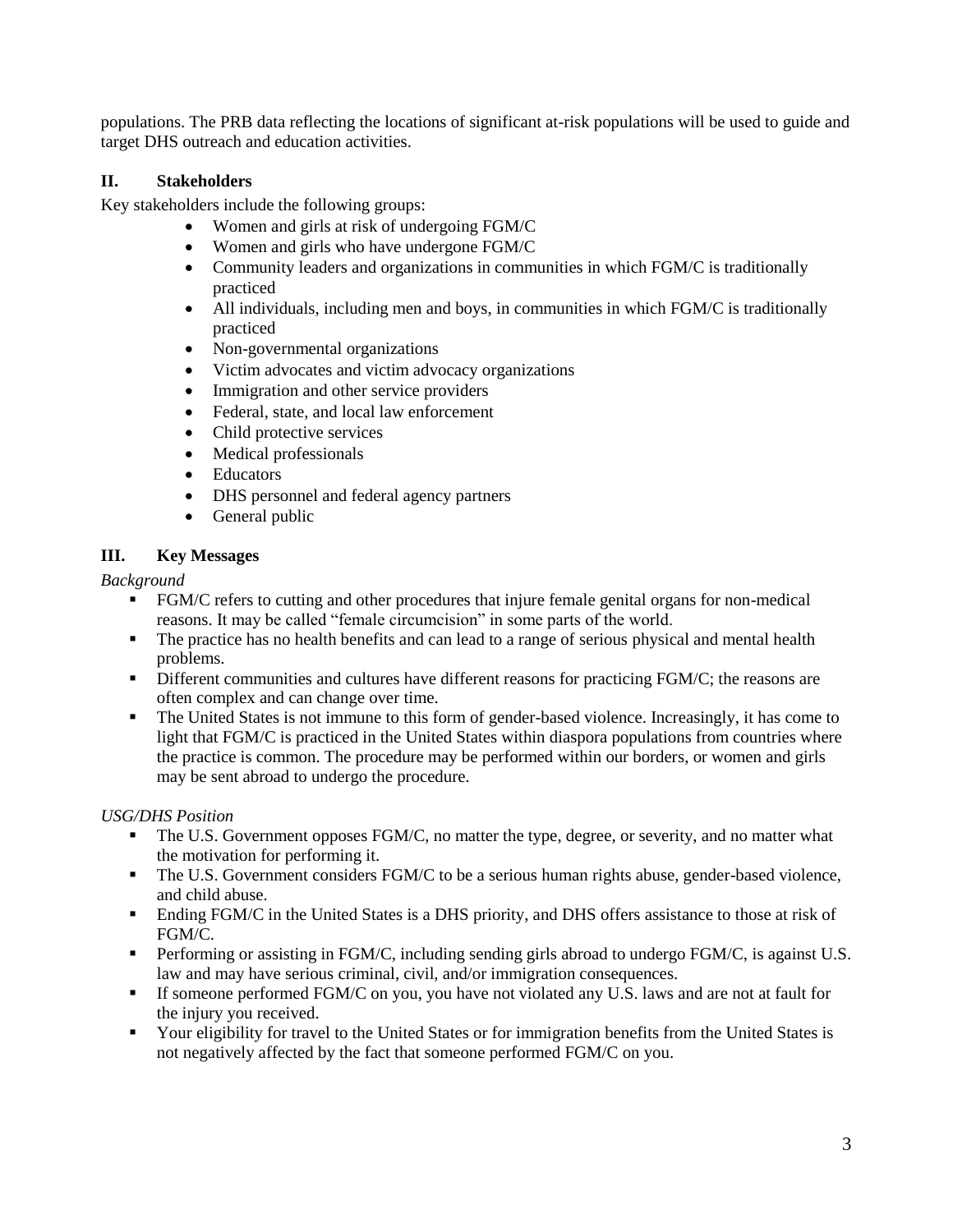You may be eligible for certain immigration benefits, including asylum, lawful permanent residency through a self-petition under the Violence Against Women Act (VAWA), or a U visa, if you have undergone FGM/C or fear that you will be forced to do so.

### *Outreach*

- DHS is looking forward to working closely with and within communities to raise awareness of FGM/C in the United States, convey the U.S. Government's opposition to FGM/C, and share information.
- You can help us by sharing our educational materials about FGM/C, including by distributing the USCIS brochure or referring individuals to the USCIS webpage about FGM/C [\(https://www.uscis.gov/humanitarian/female-genital-mutilation-or-cutting-fgmc\)](https://www.uscis.gov/humanitarian/female-genital-mutilation-or-cutting-fgmc).
- DHS welcomes your ideas about how we can most effectively raise awareness of this issue among the relevant immigrant populations and get members of these communities to have or join the conversation on FGM/C.

## *Assistance/Resources*

- To report someone who is performing FGM/C or to report to law enforcement that you or someone else is in danger of undergoing FGM/C, contact the ICE tip line (**1-866-347-2423** or **[www.ICE.gov/tips](http://www.ice.gov/tips)**) or the Department of Justice (**1-800-813-5863** or **HRSTIPS@USDOJ.gov**).
- To speak with someone immediately about a child at risk of FGM/C or find a crisis counselor who can assist you, call the Childhelp National Child Abuse Hotline at **1.800.4.A.CHILD (1-800-422- 4453)**.
- To obtain more information about FGM/C or to locate potential support resources, call the HHS Office on Women's Health Help Line at **1-800-994-9662**.

# **IV. Currently Available Informational Products**

- USCIS FGM/C webpage: [https://www.uscis.gov/humanitarian/female-genital-mutilation-or-cutting](https://www.uscis.gov/humanitarian/female-genital-mutilation-or-cutting-fgmc)[fgmc.](https://www.uscis.gov/humanitarian/female-genital-mutilation-or-cutting-fgmc)
- USCIS FGM/C brochure: [https://www.uscis.gov/sites/default/files/USCIS/Humanitarian/Special%20Situations/FGMC\\_Brochu](https://www.uscis.gov/sites/default/files/USCIS/Humanitarian/Special%20Situations/FGMC_Brochure_FINAL.pdf) [re\\_FINAL.pdf.](https://www.uscis.gov/sites/default/files/USCIS/Humanitarian/Special%20Situations/FGMC_Brochure_FINAL.pdf)
- U.S. Government Fact Sheet on FGM/C (available in English, Amharic, Arabic, French, Somali, Swahili, and Tigrinya on the USCIS FGM/C webpage: [https://www.uscis.gov/humanitarian/female](https://www.uscis.gov/humanitarian/female-genital-mutilation-or-cutting-fgmc)[genital-mutilation-or-cutting-fgmc\)](https://www.uscis.gov/humanitarian/female-genital-mutilation-or-cutting-fgmc).
- U.S. Department of Justice brochure (includes translations in French, Amharic, and Arabic): [https://www.justice.gov/sites/default/files/criminal-hrsp/legacy/2015/02/05/hrsp-brochure-](https://www.justice.gov/sites/default/files/criminal-hrsp/legacy/2015/02/05/hrsp-brochure-%28fgm%29-rev215.pdf) [%28fgm%29-rev215.pdf.](https://www.justice.gov/sites/default/files/criminal-hrsp/legacy/2015/02/05/hrsp-brochure-%28fgm%29-rev215.pdf)
- U.S. Department of State video, "Zero Tolerance for Female Genital Mutilation": [https://share.america.gov/zero-tolerance-for-female-genital-mutilation/.](https://share.america.gov/zero-tolerance-for-female-genital-mutilation/)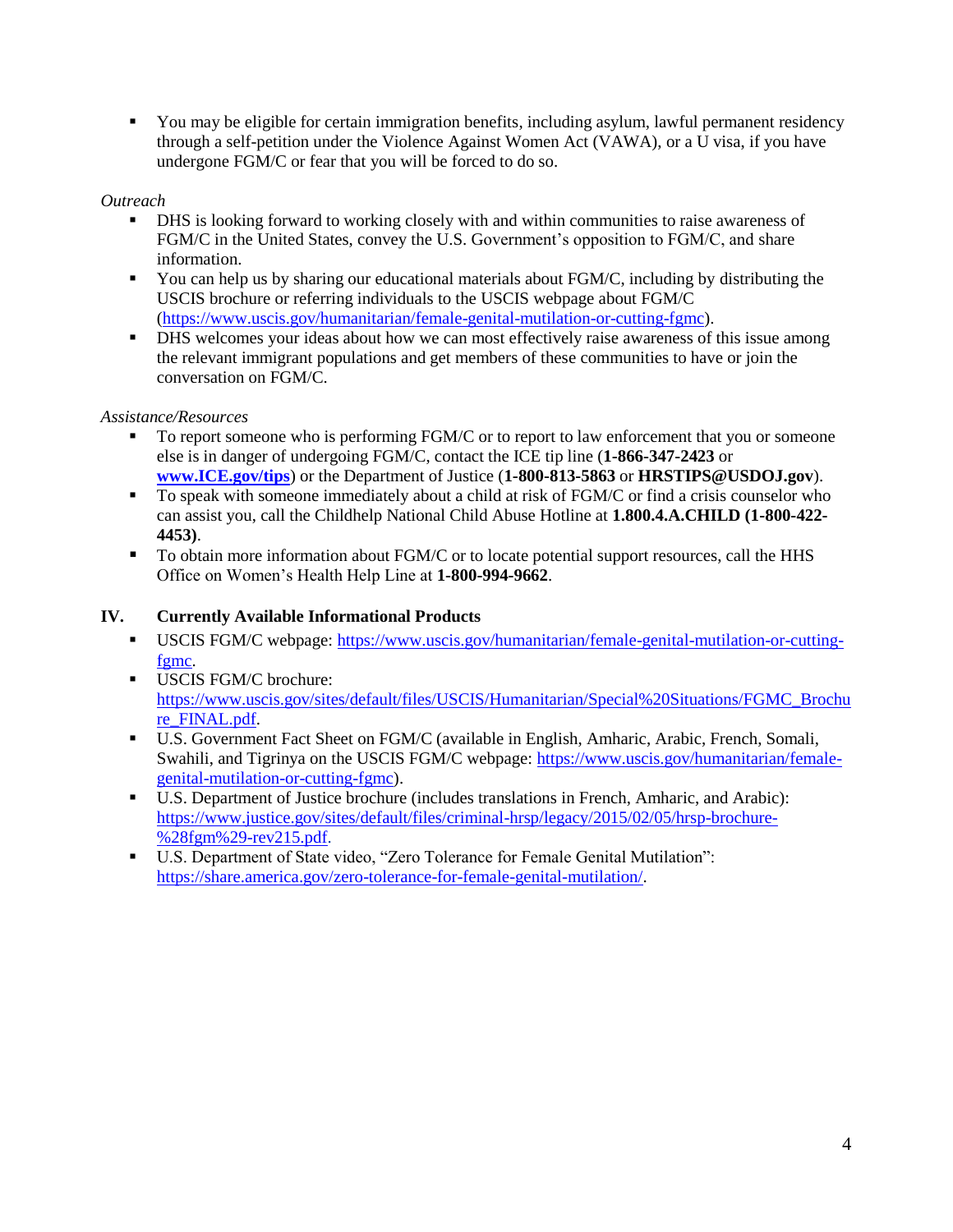## **V. Future Activities**

| <b>Activity</b>                                                                                                                                                                          | <b>Lead Components</b>           | <b>Audience</b>                                                                                                                                |
|------------------------------------------------------------------------------------------------------------------------------------------------------------------------------------------|----------------------------------|------------------------------------------------------------------------------------------------------------------------------------------------|
|                                                                                                                                                                                          |                                  |                                                                                                                                                |
|                                                                                                                                                                                          | <b>TRAINING</b>                  |                                                                                                                                                |
| Educate DHS personnel about FGM/C<br>and available resources through in-<br>person trainings, webinars,<br>teleconferences, and/or the creation of<br>video or online training tools.    | USCIS, ICE, CBP,<br><b>FLETC</b> | DHS personnel who interact with or<br>may come into contact with women<br>and girls who are at risk or who may<br>have been subjected to FGM/C |
| Continue training for asylum and refugee<br>officers about FGM/C-related protection<br>claims.                                                                                           | <b>USCIS</b>                     | USCIS asylum and refugee officers                                                                                                              |
| Train DHS community relations officers<br>about FGM/C to equip them to provide<br>information to their local communities.                                                                | <b>USCIS, ICE</b>                | USCIS and ICE community relations<br>officers                                                                                                  |
| Provide training on litigation techniques<br>and referral of leads for investigations<br>relating to FGM/C.                                                                              | <b>ICE</b>                       | ICE Office of the Principal Legal<br>Advisor attorneys                                                                                         |
| Provide training on investigative<br>development relating to FGM/C.                                                                                                                      | <b>ICE</b>                       | <b>ICE Homeland Security</b><br>Investigations criminal investigators<br>and victim specialists                                                |
| Train and develop scripts for USCIS<br><b>National Customer Service Center</b><br>representatives who are responding to<br>questions from customers with questions<br>relating to FGM/C. | <b>USCIS</b>                     | <b>USCIS National Customer Service</b><br>Center representatives                                                                               |

| <b>Activity</b>                                                                                                                                                                                 | <b>Lead Components</b>            | <b>Audience</b>                                                                                                                |  |
|-------------------------------------------------------------------------------------------------------------------------------------------------------------------------------------------------|-----------------------------------|--------------------------------------------------------------------------------------------------------------------------------|--|
|                                                                                                                                                                                                 |                                   |                                                                                                                                |  |
| <b>OUTREACH</b>                                                                                                                                                                                 |                                   |                                                                                                                                |  |
| Build relationships with key leaders,<br>community organizations, and law<br>enforcement in areas with large<br>populations of immigrants from high<br>prevalence countries.                    | USCIS, CRCL, ICE,<br><b>OSLLE</b> | community leaders, non-<br>governmental organizations, faith-<br>based groups, law enforcement                                 |  |
| Host educational events about<br>immigration protections available to<br>women and girls who may be at risk of<br>or who may have undergone FGM/C.                                              | USCIS                             | immigration service providers,<br>individuals and organizations in<br>communities in which FGM/C is<br>traditionally practiced |  |
| Host community roundtables,<br>informational events, and webinars to<br>raise awareness about FGM/C and the<br>protections available to women or girls<br>who may be at risk of or who may have | CRCL, USCIS,<br><b>OSLLE</b>      | universities, faith-based groups,<br>community and non-governmental<br>organizations, law enforcement                          |  |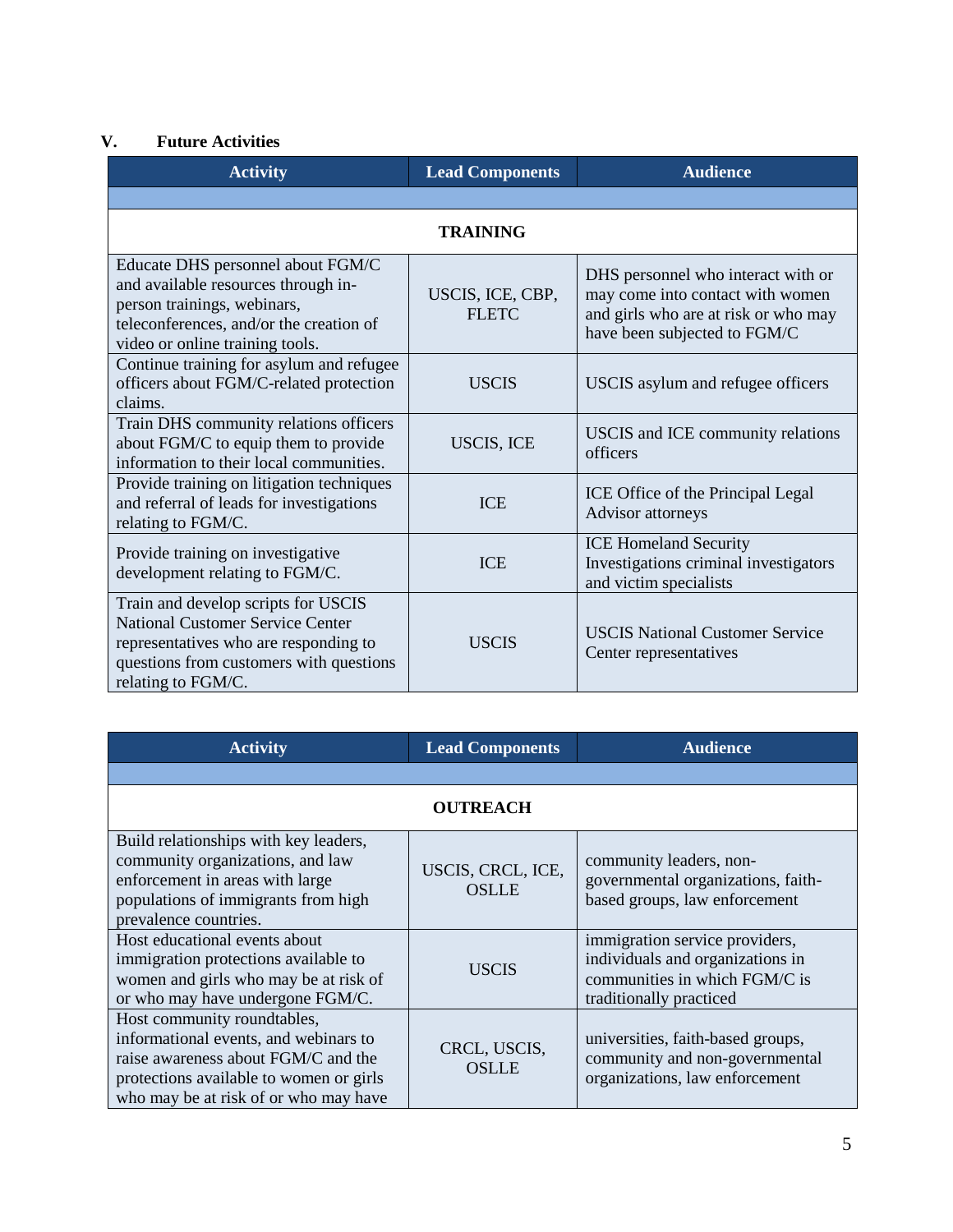| undergone FGM/C.                                                                                                                                                                                                                                                                        |                                                |                                                                                                                                                                                                                                                     |
|-----------------------------------------------------------------------------------------------------------------------------------------------------------------------------------------------------------------------------------------------------------------------------------------|------------------------------------------------|-----------------------------------------------------------------------------------------------------------------------------------------------------------------------------------------------------------------------------------------------------|
| Develop and maintain an Outreach<br>Toolkit to include the USCIS FGM/C<br>brochure, informational presentation,<br>talking points, discussion topics, and<br>other outreach resources.                                                                                                  | <b>USCIS, CRCL</b>                             | DHS personnel who interact with or<br>may come into contact with women<br>and girls who are at risk or who may<br>have been subjected to FGM/C                                                                                                      |
| Incorporate FGM/C considerations into<br>routine strategic planning and annual<br>field engagement outreach plans.                                                                                                                                                                      | <b>USCIS, OSLLE</b>                            | community and non-governmental<br>organizations, law enforcement,<br>immigration service providers, faith-<br>based groups, general public                                                                                                          |
| Integrate FGM/C information into<br>existing immigration outreach events and<br>materials aimed at audiences from high-<br>prevalence communities.                                                                                                                                      | <b>USCIS</b>                                   | immigrant populations from countries<br>with high FGM/C prevalence                                                                                                                                                                                  |
| Develop audiovisual materials to educate<br>stakeholders about FGM/C.                                                                                                                                                                                                                   | CRCL, USCIS, ICE                               | general public, immigration service<br>providers, interagency partners, faith-<br>based groups, individuals and<br>organizations in communities in<br>which FGM/C is traditionally<br>practiced                                                     |
| Create a hand-out/visual resource<br>explaining immigration options for those<br>who have undergone FGM/C or are at<br>risk of FGM/C.                                                                                                                                                   | USCIS, CRCL                                    | immigration service providers,<br>individuals and organizations in<br>communities in which FGM/C is<br>traditionally practiced, law<br>enforcement, interagency partners                                                                            |
| Expand distribution of USCIS FGM/C<br>brochure through existing immigration<br>channels (e.g., at USCIS Asylum and<br>Field Offices, by ICE to at-risk<br>individuals in removal proceedings, by<br>CBP at airports, or by OSLLE during<br>law enforcement<br>conferences/engagements). | CRCL, ICE, CBP,<br>USCIS, OHA,<br><b>OSLLE</b> | general public, immigration service<br>providers, interagency partners, faith-<br>based groups, civil surgeons/medical<br>professionals, law enforcement, at-<br>risk individuals applying for<br>immigration benefits or in removal<br>proceedings |
| Continue coordination with the<br>Department of State to ensure<br>distribution of the U.S. Government<br>FGM/C Fact Sheet as required by law.                                                                                                                                          | <b>USCIS</b>                                   | immigrants and other visitors to the<br>United States from countries with<br>high FGM/C prevalence                                                                                                                                                  |
| Translate USCIS FGM/C brochure into<br>relevant languages (e.g., Amharic,<br>Arabic, French, Krio, Somali, Swahili,<br>Tigrinya).                                                                                                                                                       | <b>USCIS</b>                                   | general public, immigration service<br>providers, interagency partners, faith-<br>based groups, civil surgeons, law<br>enforcement                                                                                                                  |
| Host FGM/C education events for<br>USCIS-designated civil surgeons.                                                                                                                                                                                                                     | <b>USCIS, OHA</b>                              | civil surgeons                                                                                                                                                                                                                                      |
| Participate in education events for<br>medical professionals hosted by DHS<br>OHA and interagency partners such as<br>Health and Human Services.                                                                                                                                        | OHA, USCIS, CRCL                               | civil surgeons and medical<br>professionals                                                                                                                                                                                                         |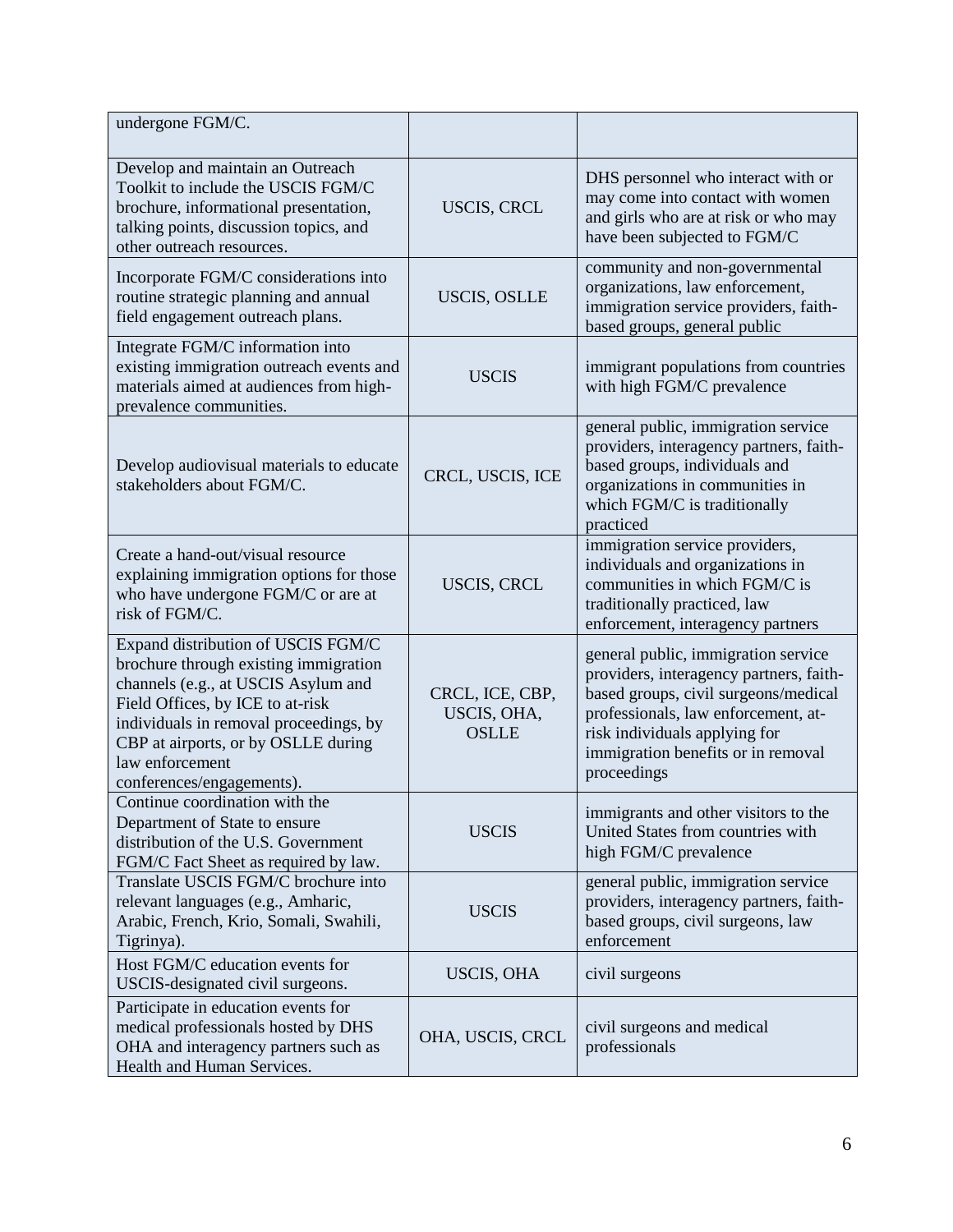| In coordination with the Department of<br>State, integrate foreign embassies into<br>FGM/C outreach, as appropriate. Host<br>roundtables with embassies and<br>consulates from countries with high<br>FGM/C prevalence to educate and create<br>partnerships for prevention. | USCIS, CRCL,<br>PLCY        | governments of countries with high<br>FGM/C prevalence                                                             |
|------------------------------------------------------------------------------------------------------------------------------------------------------------------------------------------------------------------------------------------------------------------------------|-----------------------------|--------------------------------------------------------------------------------------------------------------------|
| Host conference calls with law<br>enforcement in states with high numbers<br>of at-risk women and girls (e.g., CA,<br>MD, MN, NJ, NY, TX, VA, WA).                                                                                                                           | <b>OSLLE</b>                | law enforcement in relevant states,<br>representatives of major national law<br>enforcement associations           |
| Identify opportunities to engage on<br>FGM/C at local and national<br>conferences.                                                                                                                                                                                           | USCIS, CRCL,<br>PLCY, OSLLE | individuals and organizations in<br>communities in which FGM/C is<br>traditionally practiced, service<br>providers |
| Host media roundtable with media<br>outlets linked to African diaspora<br>populations in the United States to<br>highlight FGM/C outreach and create<br>information force multipliers within<br>African communities.                                                         | <b>USCIS, CRCL</b>          | individuals and organizations in<br>communities in which FGM/C is<br>traditionally practiced                       |
| Mark International Zero Tolerance Day<br>through press releases, social media, and<br>other outreach activities.                                                                                                                                                             | ICE, USCIS, CRCL            | general public                                                                                                     |

| <b>Activity</b>                                                                                                                                        | <b>Lead Components</b>            | <b>Audience</b>                                                                                                                                              |  |
|--------------------------------------------------------------------------------------------------------------------------------------------------------|-----------------------------------|--------------------------------------------------------------------------------------------------------------------------------------------------------------|--|
|                                                                                                                                                        |                                   |                                                                                                                                                              |  |
| <b>INTERAGENCY COORDINATION</b>                                                                                                                        |                                   |                                                                                                                                                              |  |
| Share the DHS FGM/C Outreach<br>Strategy with other federal agencies and<br>coordinate implementation of planned<br>activities.                        | CCVAW, USCIS,<br><b>ICE</b>       | interagency partners                                                                                                                                         |  |
| Continue to participate in FGM/C<br>interagency working group meetings.                                                                                | ICE, USCIS, CBP,<br>CRCL          | interagency partners                                                                                                                                         |  |
| Participate in Department of Justice<br>(DOJ) educational webinars to share<br>information about FGM/C and how to<br>prevent and combat it.            | ICE, USCIS, CRCL                  | medical community, non-<br>governmental organizations,<br>educators, service providers, law<br>enforcement                                                   |  |
| Participate in DOJ-hosted law<br>enforcement-focused roundtables in local<br>communities with immigrant populations<br>from high prevalence countries. | ICE, USCIS, OSLLE                 | law enforcement, non-governmental<br>organizations, medical practitioners,<br>educators                                                                      |  |
| Organize and host outreach events and<br>activities jointly with interagency<br>partners, as appropriate.                                              | OSLLE, USCIS, ICE,<br><b>CRCI</b> | universities, faith-based groups,<br>community and non-governmental<br>organizations, law enforcement,<br>medical community, educators,<br>service providers |  |